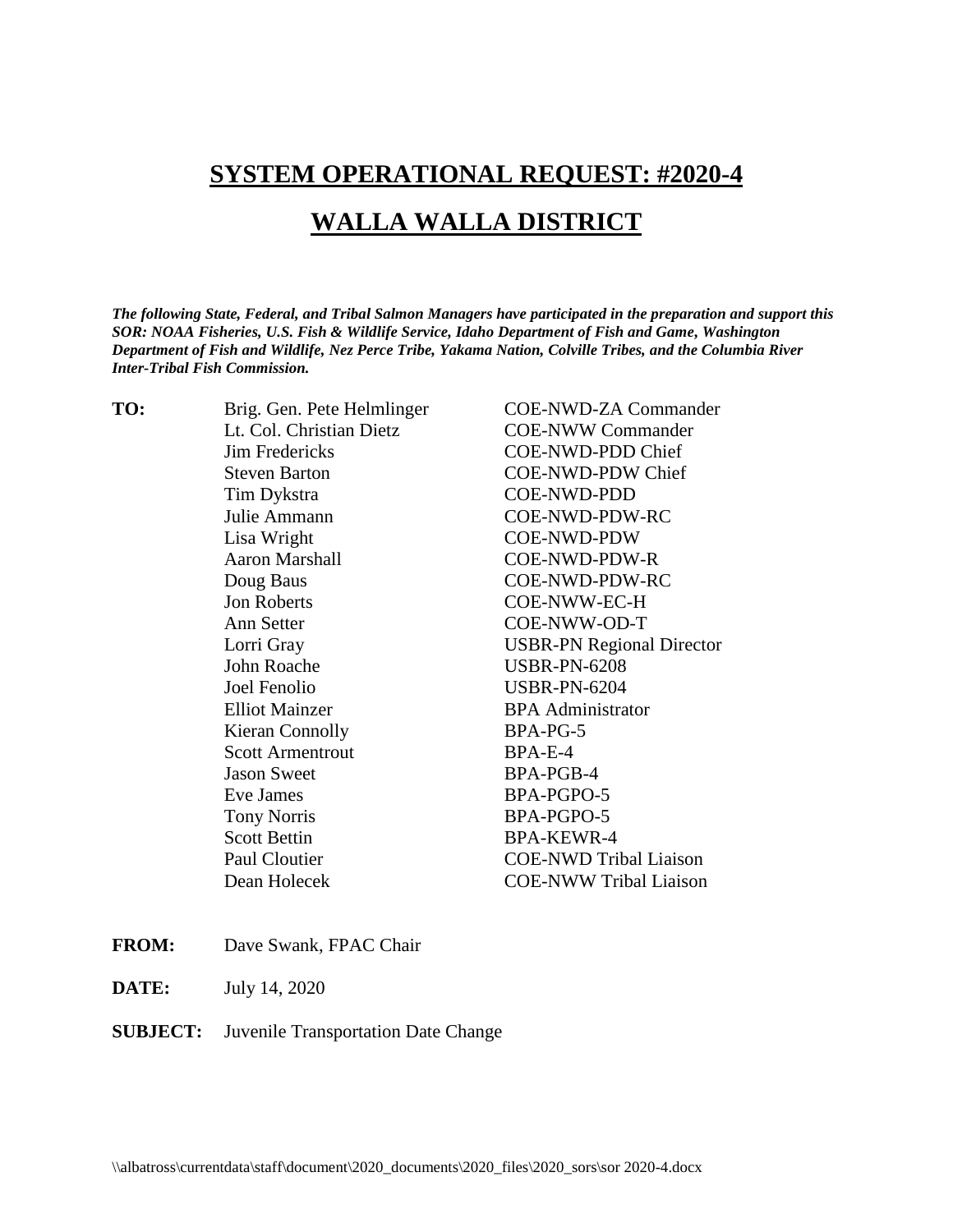**OBJECTIVE:** Change juvenile transportation resumption date from August 15<sup>th</sup> to August 1<sup>st</sup>, 2020 at Lower Granite and Little Goose dams, and suspend transportation collections at Lower Monumental Dam for the remainder of 2020.

### **SPECIFICATIONS**

This SOR seeks to adjust juvenile transportation operations from those described in the 2019 - 2021 Spill Operations Agreement and in the 2020 Fish Operation Plan. We request the Corps of Engineers resume juvenile transportation, using trucks, at Lower Granite and Little Goose dams on August 1, 2020 (start collections at 0700 August 1) and not re-initiate summer transportation at Lower Monumental Dam in 2020.

NOTE: This SOR does not change the date when reduction in summer spill levels are scheduled to occur (August 15th).

### **JUSTIFICATION**

The 2019 - 2021 Spill Operations Agreement (Agreement) suspended the use of juvenile transportation from the start of the summer operations period (June  $21<sup>st</sup>$ ) through August  $14<sup>th</sup>$ . This action was partially based upon a review of draft results from the Responses of Snake River Fall Chinook Salmon to Dam-Passage Strategies and Experiences report (now final report - Smith et al 2018). The Agreement captured the potential for revising the transportation resumption date -*"with allowance for Technical Management Team adaptive management adjustments*," because it acknowledged that the August 15<sup>th</sup> date to resume juvenile transport did not receive robust technical review and was questioned by some Spill Operations Technical Team participants at the time of Agreement development.

There has been additional analysis and review of juvenile transportation effectiveness data relative to the date for resuming juvenile transportation. Smith et al (2018) provided information on juvenile migration timing and transport vs bypass (T:B ratio) performance. The T:B ratio represents the ratio of the SARs of the two groups of fish. In addition, supplemental analysis of the Smith et al (2018) results and consideration of management preferences has occurred.

The Smith et al (2018) results advanced our knowledge regarding the relative SARs of juvenile fall Chinook salmon that are transported and bypassed. The results showed more adults return from juvenile fall Chinook salmon that are 1) bypassed early in their migration season and 2) transported late in the transportation period. It is likely that this pattern arises from deteriorating conditions in the river associated in part with increasing temperatures and declining flows that increase predation rates. However, a definitive date when transportation becomes an unequivocal net benefit to adult returns is not clear due to low precision and inter-annual variability in the seasonal patterns of T:B rations. As such, determining a date to commence summer transport has led to substantial discussions involving diverse management perspectives.

This SOR for an August 1 commencement of summer truck transport is specific to 2020 operations. Collaborative development of a transportation strategy for operational planning in 2021 and beyond is expected. Potential attributes of such a strategy include: staggered operation, PIT-tagging all collected summer juvenile migrants between July 1st and August 31st, intensified PIT-tagging of Clearwater natural production, examination of passage routes (spill,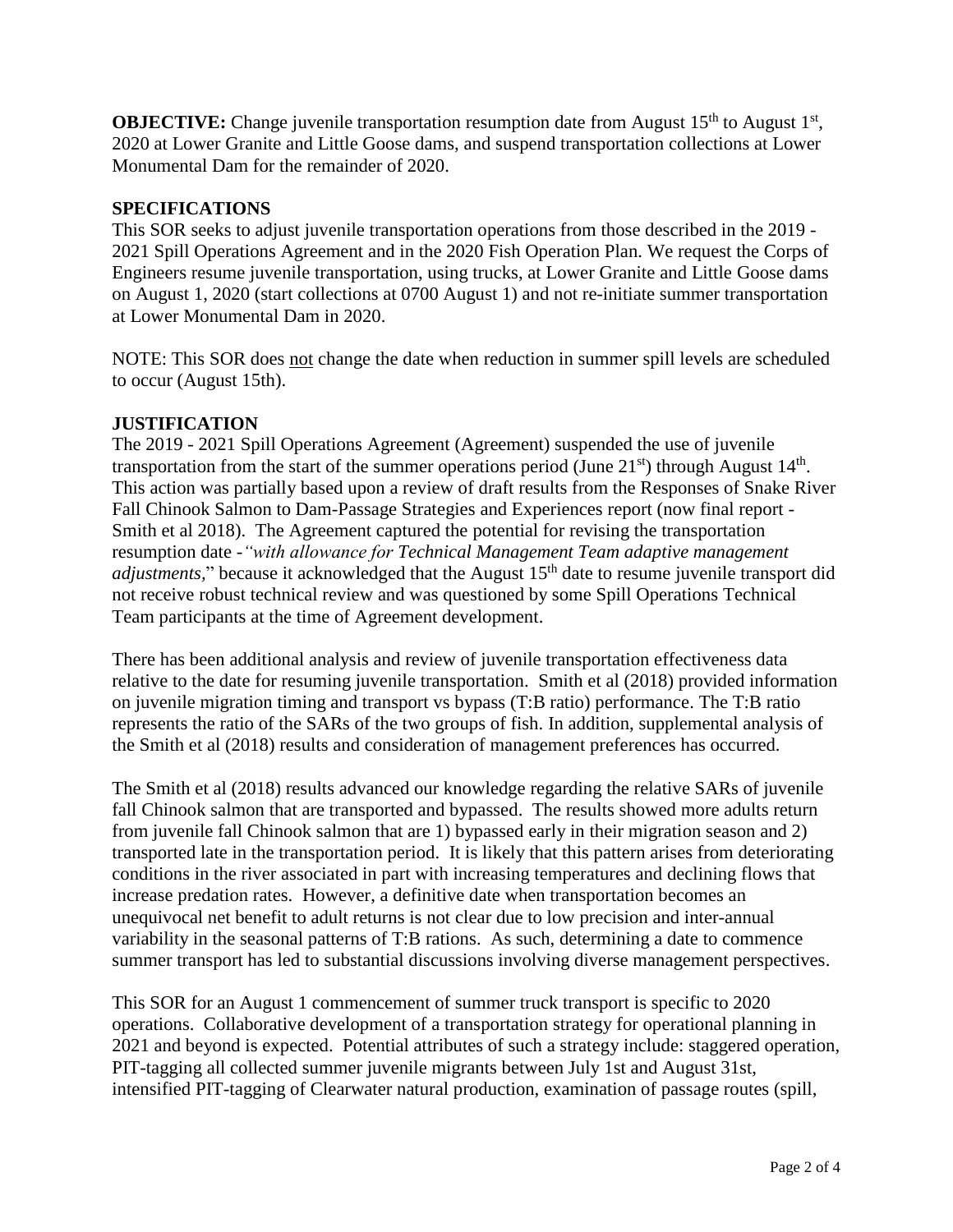ASW, RSW versus powerhouse) relative to summer operations and reach survival from Lower Granite Dam to below Little Goose Dam.

The following influenced our SOR request and should inform future deliberations of summer period transportation.

1) Spawning, release, and rearing location of juveniles effects emigration timing. Natural origin juveniles from Clearwater spawning locations are the predominate post-June migrants.

- Future transportation resumption date analysis should emphasize data specific to Clearwater natural origin or surrogates (or proportionally weighted for migrant "type") for weekly periods starting July 1 and ending August 31. Some concern with using surrogate data to represent natural origin behavior and performance exists.
- PIT-tag data for the time period in question is limited and may be inadequate to inform or provide reasonable inference for a decision.

2) Transport:Bypass (T:B) ratios characterize (with associated uncertainty) periods when transported juveniles exhibit higher, equal, or lower SARs relative to bypassed juveniles.

- Some fish managers consider transportation as beneficial only when T:B ratios are statistically higher than 1 (i.e., dark green in Figure 36, Smith et al 2018). Performance of transported and bypassed fish should be viewed as biologically uncertain during periods when T:B ratios are not statistically higher (light green) or lower (light blue) than 1. While point estimates in these light color areas are either above or below 1, the associated uncertainty of those estimates indicates that the actual outcome may not have actually been beneficial or detrimental as indicated by the colors in the figure.
- True in-river migrants (non-JBS route) are not represented in the evaluation used to calculate T:B ratios in this evaluation. T:B ratios only apply to fish that encounter a JBS route.

3) Across year variability in date when T:B is statistically greater than 1 is high. For example, Lower Granite and Little Goose dam T:B estimates range from  $\sim$ July 15 to years with no values greater than 1, with a geometric mean of ~August 10 and ~July 10, respectively.

- Some managers feel the date for resumption of transportation should be based on mean or latest date (using the mean hedges bets for big impacts to adult returns yet uncertainty of benefits is high whereas using the latest acknowledges that transported fish rarely show robust SARs and have impacts to adult migration success - they exhibit lower spawning site fidelity and slower migration rates). Managers also acknowledge that other ongoing and future efforts aim to achieve in-river survival greater that 40% and target robust SARs, not just the higher of two potentially low SARs.
- August 15<sup>th</sup> resumption was pragmatically associated with the operation change that reduces spill; increases in powerhouse encounter and routing through the Juvenile Bypass System (JBS).
- Changing the summer transportation date in the agreement may not reasonably result in further improved fish benefit as estimated through indices of improved smolt-to-adult returns, (e.g., reservoir reach survival, fish travel time); it does not change/improve the in-river migration conditions.